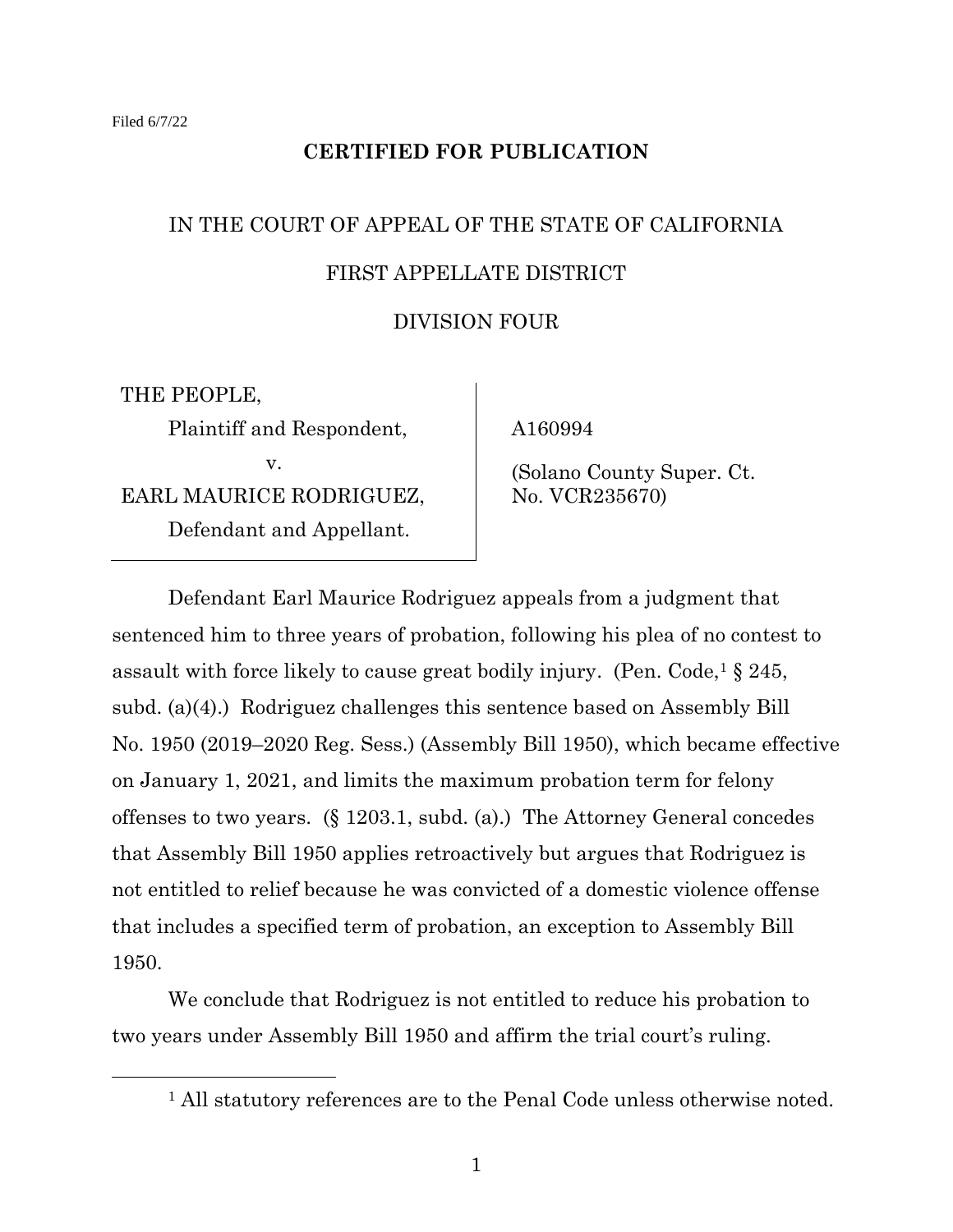#### **I. BACKGROUND**

On February 18, 2020, following an argument by text message, Rodriguez drove his vehicle into his girlfriend's vehicle three times while she was driving from her residence to a friend's house. Based on this incident, Rodriguez was charged with one count of assault with a deadly weapon.  $(\S 245, \text{subd.} (a)(1))$  He pleaded not guilty. Subsequently, the district attorney's office amended the information to allege a second count for assault with force likely to produce great bodily injury.  $(\S 245, \text{subd.} (4))$ .

The case was resolved between the parties through negotiation. Rodriguez pleaded no contest to count two. In exchange, the district attorney's office agreed to dismiss count one, and Rodriguez was to be placed on formal probation for three years.

At the sentencing hearing, the Solano County Superior Court imposed a three-year state prison sentence. The court suspended execution of this sentence and placed Rodriguez on probation for three years. The court also ordered that Rodriguez attend a 52-week batterer's program as required by section 1203.097. Defendant objected to this condition of his probation. Overruling the objection, the trial court ruled that because there was a "domestic violence nexus" to Rodriguez's assault, imposition of section 1203.097 was required.

Rodriguez timely appealed the trial court's September 18, 2020 order.

#### **II. DISCUSSION**

Rodriguez argues that his term of probation should be modified from three to two years pursuant to Assembly Bill 1950, which took effect on January 1, 2021. Assembly Bill 1950 amended section 1203.1 to limit probation in most felony cases to two years. But there is an exception: This two-year limit does not apply to certain offenses, including those that include "specific probation lengths within its provisions." (Former § 1203.1,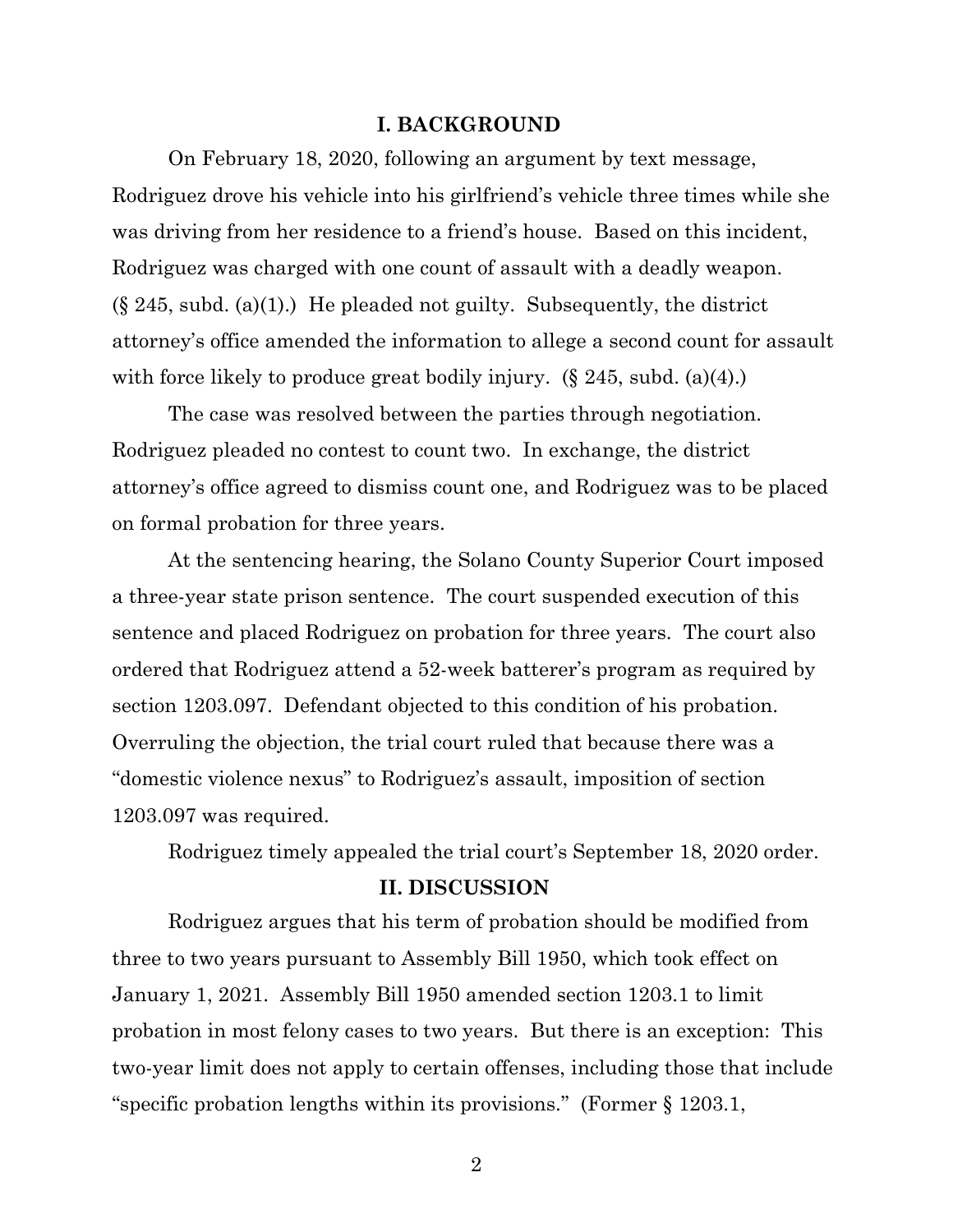subd.  $(m)(1)$ <sup>2</sup> The primary disputed issue in this appeal is whether the statute under which Rodriguez was convicted, section 245, subdivision (a)(4), includes a "specific probation length[] within its provisions" (former § 1203.1, subd.  $(m)(1)$  and therefore falls within the exception. We conclude that it does.

## **A.** *Background on Assembly Bill 1950*

Assembly Bill 1950 went into effect on January 1, 2021. Assembly Bill 1950 amended sections 1203a and 1203.1 to limit the length of probation of most misdemeanors to one year (§ 1203a, subd. (a)), and most felony cases to two years (§ 1203.1, subd. (a)). Exempt from these limits are offenses that include "specific probation lengths within [their] provisions." (§§ 1203a, subd. (b), 1203.1, subd. (*l*)(1).)

## **B.** *Domestic Violence Offenses Under Section 1203.097*

Section 1203.097, subdivision (a)(1) states that "[i]f a person is granted probation for a crime in which the victim is a person defined in Section 6211 of the Family Code, the terms of probation shall include . . . [¶] . . . [a] minimum period of probation of 36 months, which may include a period of summary probation as appropriate." Section 6211, subdivision (c) of the Family Code includes in its definition of victim "[a] person with whom the respondent is having or has had a dating or engagement relationship."

Section 1203.097 "does not apply only to defendants charged with specified offenses; it encompasses defendants convicted of any crime of 'abuse' so long as the victim is a person identified in Family Code section 6211." (*People v. Cates* (2009) 170 Cal.App.4th 545, 550.) Section 1203.097,

<sup>2</sup> While this appeal was pending, a further amended version of section 1203.1 went into effect on January 1, 2022. In this current version, the language contained within former section 1203.1, subdivision (m)(1) is now found under section 1203.1, subdivision (*l*)(1).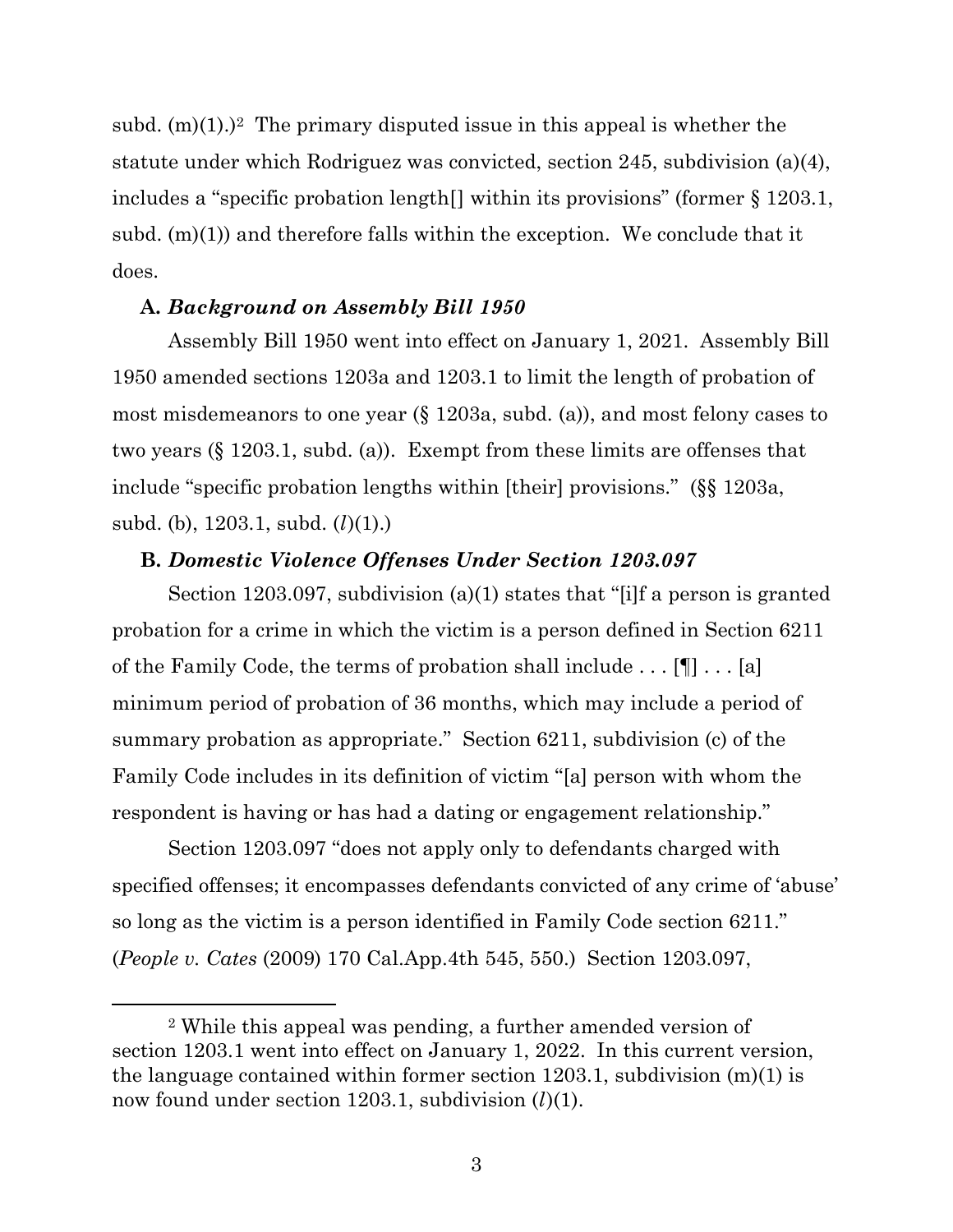therefore, applies to offenses like assault, "so long as the facts underlying the assault involve a victim defined in Family Code section 6211." (*Cates*, at p. 550.)

#### **C.** *Statutory Interpretation Principles*

Rodriguez argues that based on the clear language of section 1203.1, his probation term should be reduced to two years under Assembly Bill 1950 because assault under section 245, subdivision (a)(4) does not include a specific length of probation " 'within its provisions.' "

Guided by well-established principles of statutory construction, we begin with the premise that the language in a statute should be given its ordinary meaning, and "[i]f the language is clear and unambiguous there is no need for construction, nor is it necessary to resort to indicia of the intent of the Legislature (in the case of a statute) or the voters (in the case of a provision adopted by the voters)." (*Lungren v. Deukmejian* (1988) 45 Cal.3d 727, 735.)

As a corollary, however, "statutory language, even if it appears to have a clear and plain meaning when considered in isolation, may nonetheless be rendered ambiguous when the language is read in light of the statute as a whole or in light of the overall legislative scheme." (*People v. Valencia* (2017) 3 Cal.5th 347, 360.)

Thus, "[t]he words of the statute must be construed in context, keeping in mind the statutory purpose, the statutes or statutory sections relating to the same subject must be harmonized, both internally and with each other, to the extent possible." (*Dyna-Med, Inc. v. Fair Employment & Housing Com.* (1987) 43 Cal.3d 1379, 1387.) "Where uncertainty exists consideration should be given to the consequences that will flow from a particular interpretation." (*Ibid.*)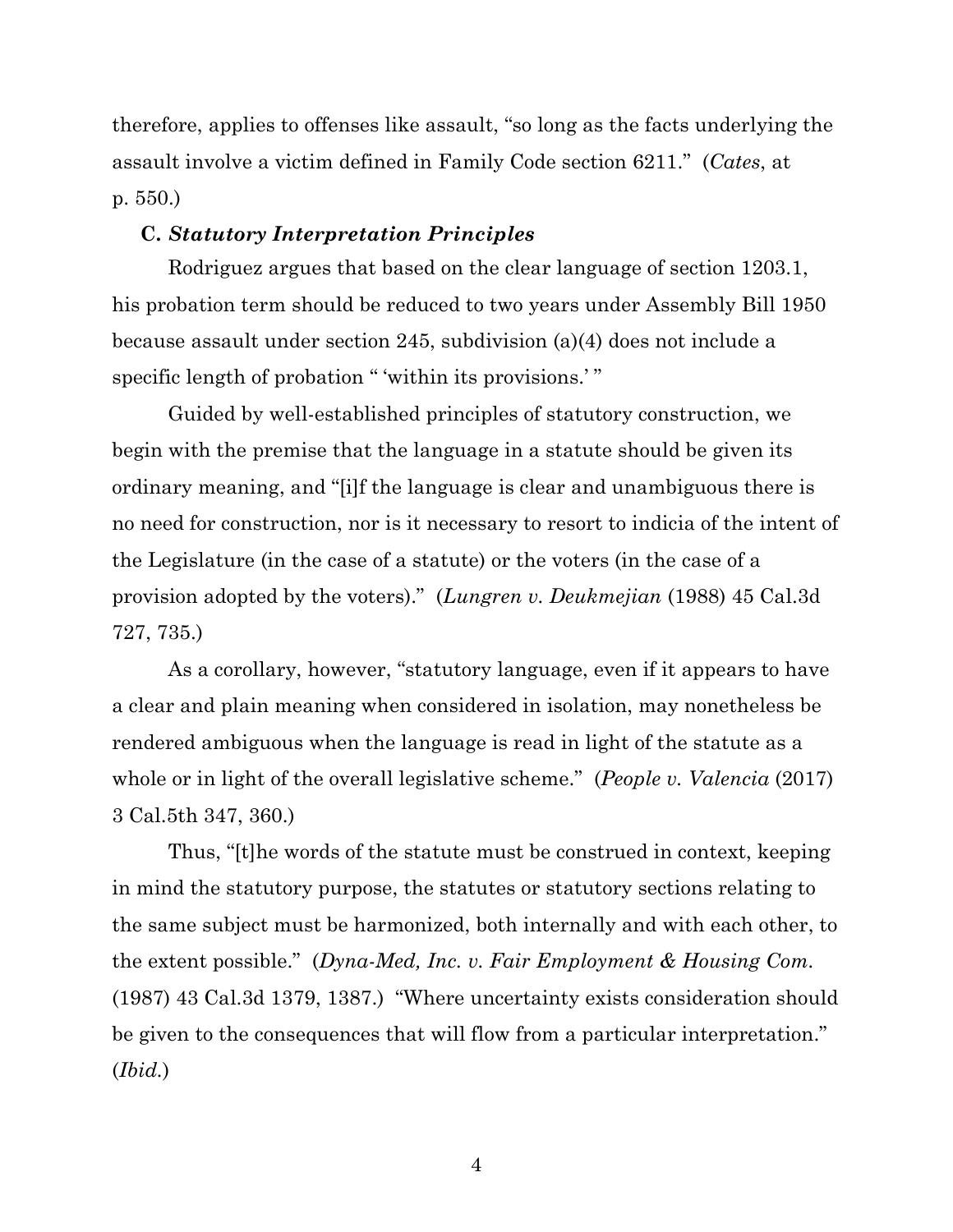#### **D.** *Rodriguez Is Not Entitled to Relief Under Assembly Bill 1950*

Rodriguez argues that the language under former section 1203.1, subdivision  $(m)(1)$  is unambiguous in that an offense must include "specific probation lengths within its provisions' " in order to be exempted from the two-year probation limit. In his view, the only offenses exempt from the twoyear probation limit under section 1203.1 are those that contain a specific probation length in the same statutory section as the underlying offense. Rodriguez points to section 273d as one such example in a footnote to his reply brief. Section 273d provides for a minimum probation of 36 months under subdivision (c)(1) for any person convicted of the offense of corporal punishment against a child under subdivision (a) of this same statute.

We reject this argument. First, although the language "specific probation lengths within its provisions" (former  $\S 1203.1$ , subd. (m)(1)) may appear to have a plain meaning when considered in isolation, it must be construed in context and harmonized with other related statutes to the extent possible. (*Dyna-Med, Inc. v. Fair Employment & Housing Com.*, *supra*, 43 Cal.3d at pp. 1386–1387.) Given this, we must construe the language at issue in context and harmonize it to the extent possible with other related statutes regarding probation lengths.

A review of other statutes shows that there are numerous offenses that include mandatory probation terms found in a section that is separate from the section that defines the offense. For example, section 1203.047 provides for probation of not less than three years if a person is convicted of violating section 502 (computer crimes). Vehicle Code, section 23600, subdivision (b) provides for probation of not less than three years if a person is convicted of violating Vehicle Code, section 23152 or 23153 and is granted probation. Finally, section 273.5, subdivision (g) does not include a specific probation length but requires that if probation is granted to a person convicted under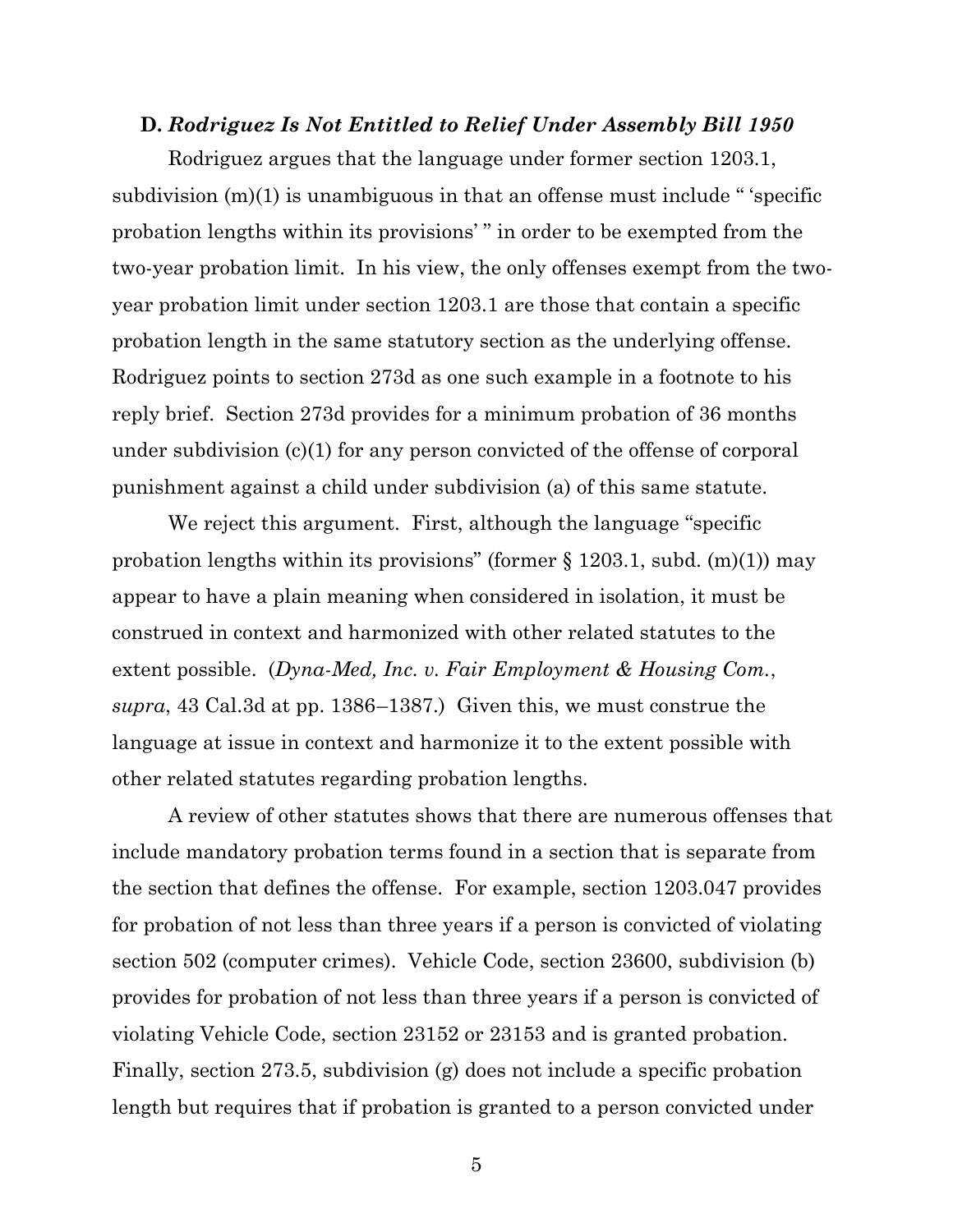section 273.5, subdivision (a), the terms of the probation must be consistent with the provisions of section 1203.097.

With respect to domestic violence offenses, a leading treatise explains that "[b]ecause of section 1203.097, a conviction of a crime where the victim is listed in Family Code section 6211 is an offense 'that includes [a] specific probation length[] within its provisions' for the purposes of the exception under section 1203.1, subdivision (m)(1)." (Couzens et al., Sentencing California Crimes (The Rutter Group 2021) § 8:15.30, (rev. 9/2021).) Indeed, "[t]he fact that the specification of the length of probation is expressed in a different code section than the crime itself does not appear material. The Penal Code frequently separates the punishment provisions from the crime." (*Id.* at fn. 2.)

In *People v. Cates*, *supra*, 170 Cal.App.4th at page 550, this court held that "the language of section 1203.097 is not ambiguous and affirm[ed] the trial court's determination that it applies to a violation of section 245, subdivision (a)(1), so long as the facts underlying the assault involve a victim defined in Family Code section 6211." The trial court in this case similarly ruled that imposition of section 1203.097 was required as to Rodriguez, since there was a "domestic violence nexus" to Rodriguez's offense.

The Second District Court of Appeal recently addressed the applicability of Assembly Bill 1950 in *People v. Saxton* (2021) 68 Cal.App.5th 428. There, the defendant was convicted of driving under the influence under Vehicle Code section 23152, subdivision (f). (*Saxton*, *supra*, at p. 431.) Vehicle Code section 23600, subdivision (b)(1) requires a minimum probation of three years for a person convicted of Vehicle Code section 23152. The court concluded that this conviction was exempt from Assembly Bill 1950's probation limits since Vehicle Code section 23600, subdivision (b)(1) sets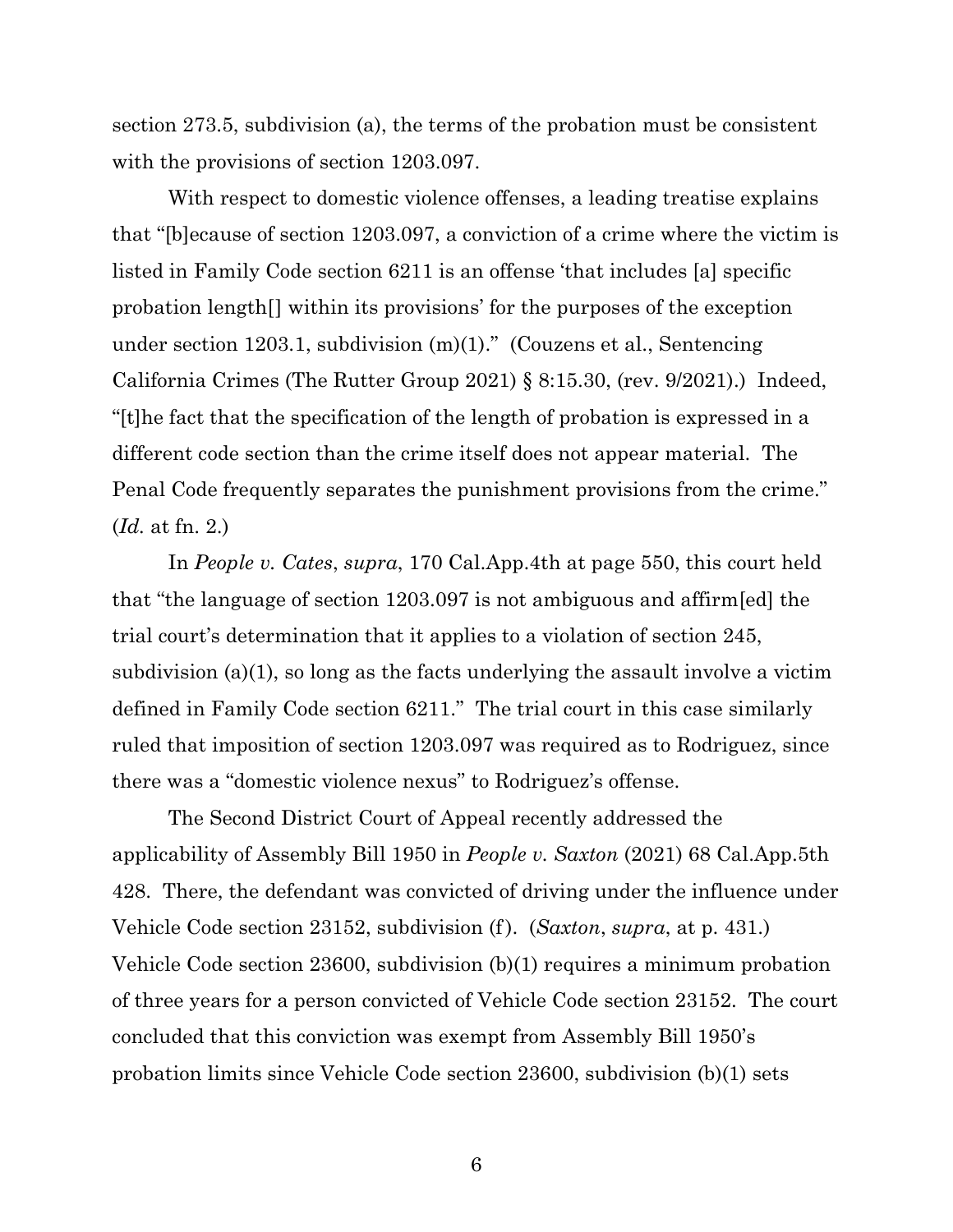forth a specific probation length. (*Saxton*, at p. 432.) The court held that "[t]he plain meaning of Assembly Bill 1950 is clear, and permits a trial court to order a defendant to serve three years of formal probation where, as here, the judgment includes a misdemeanor conviction for driving under the influence." (*Ibid.*)

Here, Rodriguez was convicted of assault under section 245, subdivision (a)(4) against his then-girlfriend. This constitutes "a crime in which the victim is a person defined in Section 6211 of the Family Code" under section 1203.097, subdivision (a). The trial court accordingly sentenced Rodriguez to three years of probation. (*Id*., subd. (a)(1).) The trial court also required that Rodriguez attend a 52-week batterer's program as required by section 1203.097.

The fact that section 245, subdivision (a)(4) itself does not include a specific probation length is not material, as the Penal Code often separates the punishment provisions from the crime. (Couzens et al., *supra*, § 8:15.30, fn. 2.) That is purely an issue of form. Penal statutes that set forth the elements of an offense and the sentencing provisions that are triggered upon conviction "operate in tandem to define the crime and its consequences." (*Ibid*.) Accordingly, a penal statute that works in tandem with a separate sentencing statute—separate in form, but not in function—is exempt from Assembly Bill 1950's probation limits. (See *People v. Saxton*, *supra*, 68 Cal.App.5th at p. 432.)

In this case, section 1203.097, subdivision (a)(1) sets forth a minimum probation length of 36 months. A domestic violence offense under section 1203.097 therefore constitutes an exception under section 1203.1 as it is "an offense that includes specific probation lengths within its provisions."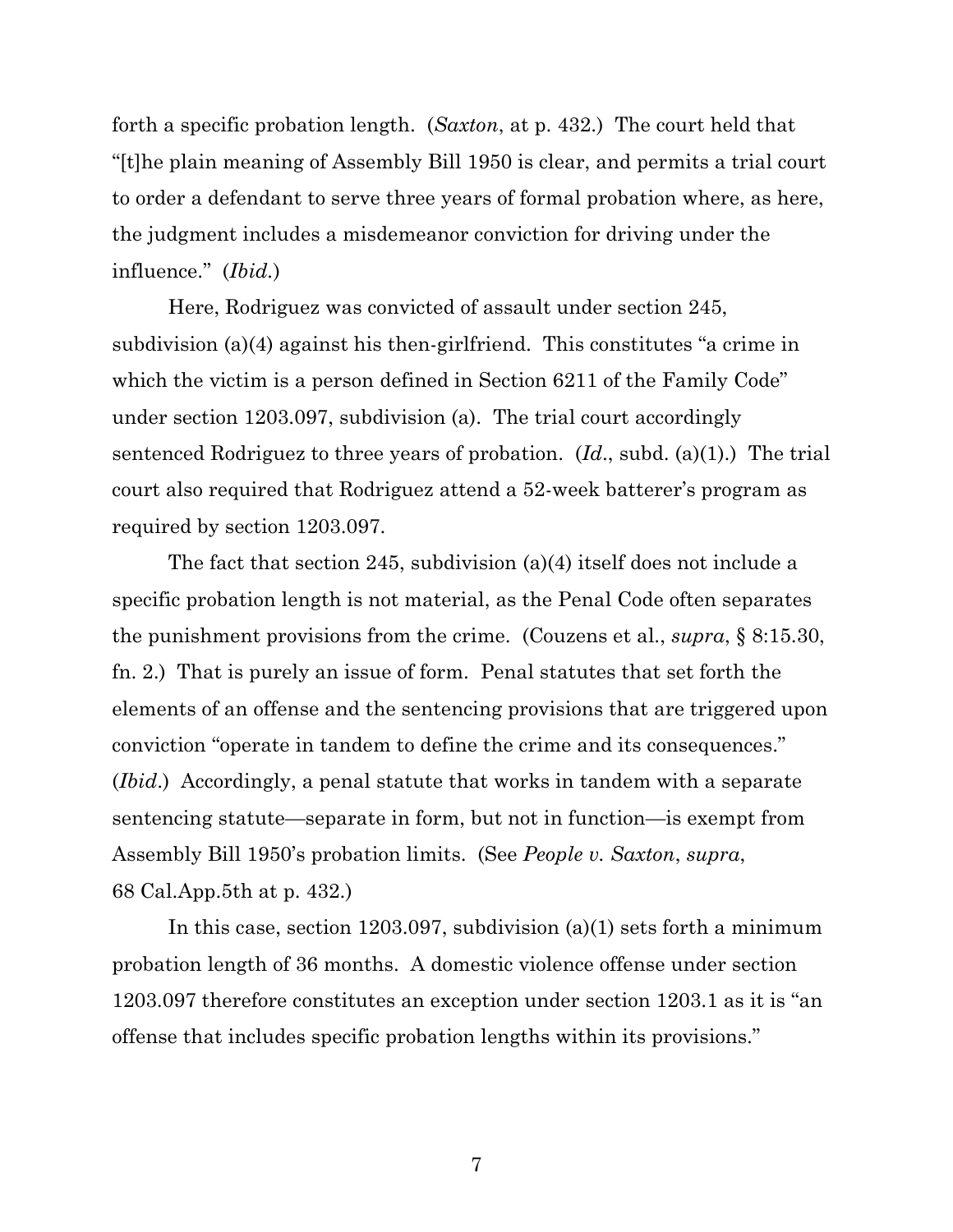(Former § 1203.1, subd. (m)(1); see *People v. Forester* (2022) 78 Cal.App.5th 447, 458.)

Second, Rodriguez's interpretation of the exception language under section 1203.1 would mean that the Legislature intended to draw a distinction between offenses that separate the punishment provisions from the crime and offenses that do not. We see no reason why the Legislature would have made this arbitrary distinction, nor has Rodriguez advanced any argument to support such an interpretation. In enacting new laws, we presume that "the Legislature was aware of existing related laws and intended to maintain a consistent body of rules." (*People v. Superior Court* (*Zamudio*) (2000) 23 Cal.4th 183, 199.) We are unpersuaded that the Legislature intended to create a new scheme in which persons convicted of offenses that happen to have a separate sentencing provision would benefit from a reduced probation term under Assembly Bill 1950, while those convicted under a scheme in which a minimum probation is self-contained within the same statute do not.

Rodriguez invokes legislative history, arguing that the legislative history to Assembly Bill 1950 shows that the Legislature intentionally omitted domestic violence cases from being an exception under section 1203.1. We disagree. As Rodriguez points out, during the bill analysis process, the Assembly Committee on Public Safety commented that "[t]his bill does not amend code sections such as Veh. Code 23600 (allowing probation up to five years for a DUI) or Pen. Code 1203.097 (requiring a minimum probation of three years for domestic violence offenses) which specify probation lengths for specific crimes. It is not clear if this bill would limit the application of those sections." (Assem. Com. on Public Safety, Analysis of Assem. Bill No. 1950 (2019–2020 Reg. Sess.) as amended May 6,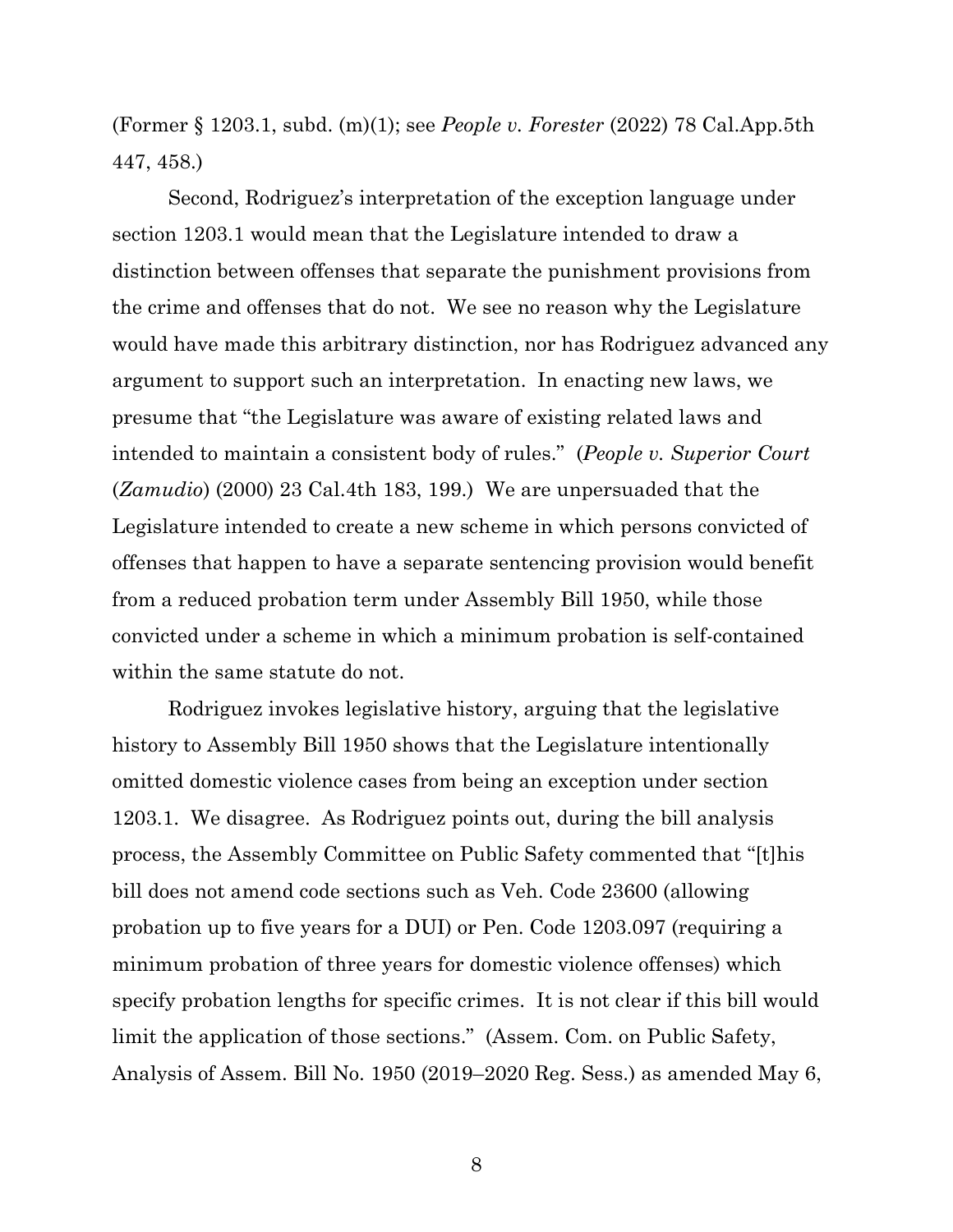2020, p. 4.) This bill analysis shows nothing more than some uncertainty about the scope of the bill's application. Since the committee also commented that Assembly Bill 1950 does not alter the length of probation under section 1203.097, the conclusion we draw from it is that the Legislature understood the "specific probation lengths" exception would adequately cover likely domestic violence offenses under section 1203.097, but was not sure. We now answer that question.

## **E.** *Remedy*

Because we find that Rodriguez is not entitled to relief under Assembly Bill 1950, we do not reach the second issue raised by the parties as to whether the proper remedy should be to remand.

## **III. DISPOSITION**

The judgment is affirmed.

STREETER, Acting P. J.

WE CONCUR:

BROWN, J. DESAUTELS, J.\*

<sup>\*</sup> Judge of the Superior Court of California, County of Alameda, assigned by the Chief Justice pursuant to article VI, section 6 of the California Constitution.